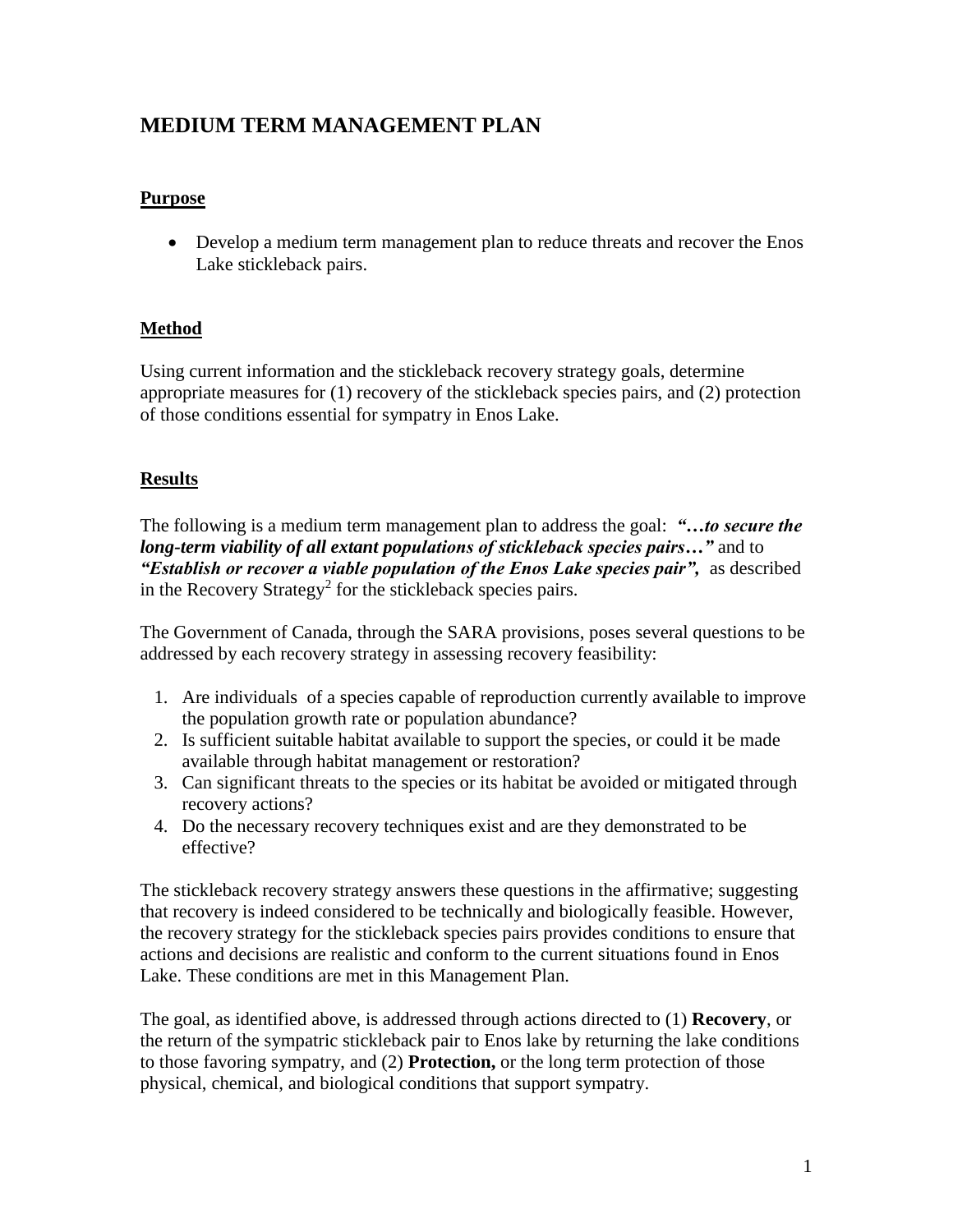# **1. RECOVERY IMPLEMENTATION.**

# **Recovery Implementation Group (RIG) Objectives:**

The general goal is to return the lake to conditions favorable to sympatry, so that the stickleback pair can be reestablished either naturally, or through re-introduction.

The following statements on information needed, studies done or proposed, and decision points are adapted from the Recovery Strategy for Stickleback Species Pairs, specifically Sections 12 and 13 (Recommended Approach and Knowledge Gaps), to form a mediumterm work plan for the RIG, stakeholders and the community.

# **Information Needed for Recovery Implementation:**

## 1. **Confirm or assume the status of pure benthic and limnetic forms in Enos Lake so that a decision can be made on whether the stickleback pair can be reestablished naturally, or whether re-introduction is needed.**

The relative strength of pure benthic and limnetic forms in Enos Lake, to be confirmed by genetic analyses by University of Wisconsin and the Fred Hutchinson Cancer Research Center in Seattle, is critical to the choice of strategy for the recovery of the stickleback pair. For example, a confirmation of complete hybridization may suggest that recovery can only be achieved by the removal of all hybrid fish from the lake, and the reintroduction of pure forms from their captive locations (UBC and Murdo-Frazer park in North Vancouver), following the return of the lake to conditions favorable to sympatry.

On the other hand, a confirmation that there remain some pure benthic and limnetic forms in Enos Lake may justify a decision to allow a natural return to sympatry, following the return of the lake to favorable conditions.

Regardless of which recovery mechanism is chosen, there seems to be a scientifically supported rationale for continued study of the cause of hybridization, the mechanism of effect and the reversibility of effect in Enos Lake, along with work to return Enos Lake to pre-hybridization conditions. Even if recovery of the Enos Lake stickleback population is not feasible, an opportunity exists to gain an understanding of the hybridization mechanisms so as to prevent such events within other sympatric pair populations.

|  | Studies: 2007-08 - Stickleback trapping and identification by morphological features.<br>(not part of HSP funded project)<br>-Genetic analysis by U. of Wisc. and Fred Hutchison Cancer |
|--|-----------------------------------------------------------------------------------------------------------------------------------------------------------------------------------------|
|  | Research Center in Seattle.                                                                                                                                                             |
|  | These studies address the Recovery Strategy sections on Basic                                                                                                                           |
|  | Biology and Threat Clarification Knowledge Gaps.                                                                                                                                        |
|  | $2008-09$ (Proposed) – Continue trapping for stickleback distribution and<br>identification by form.                                                                                    |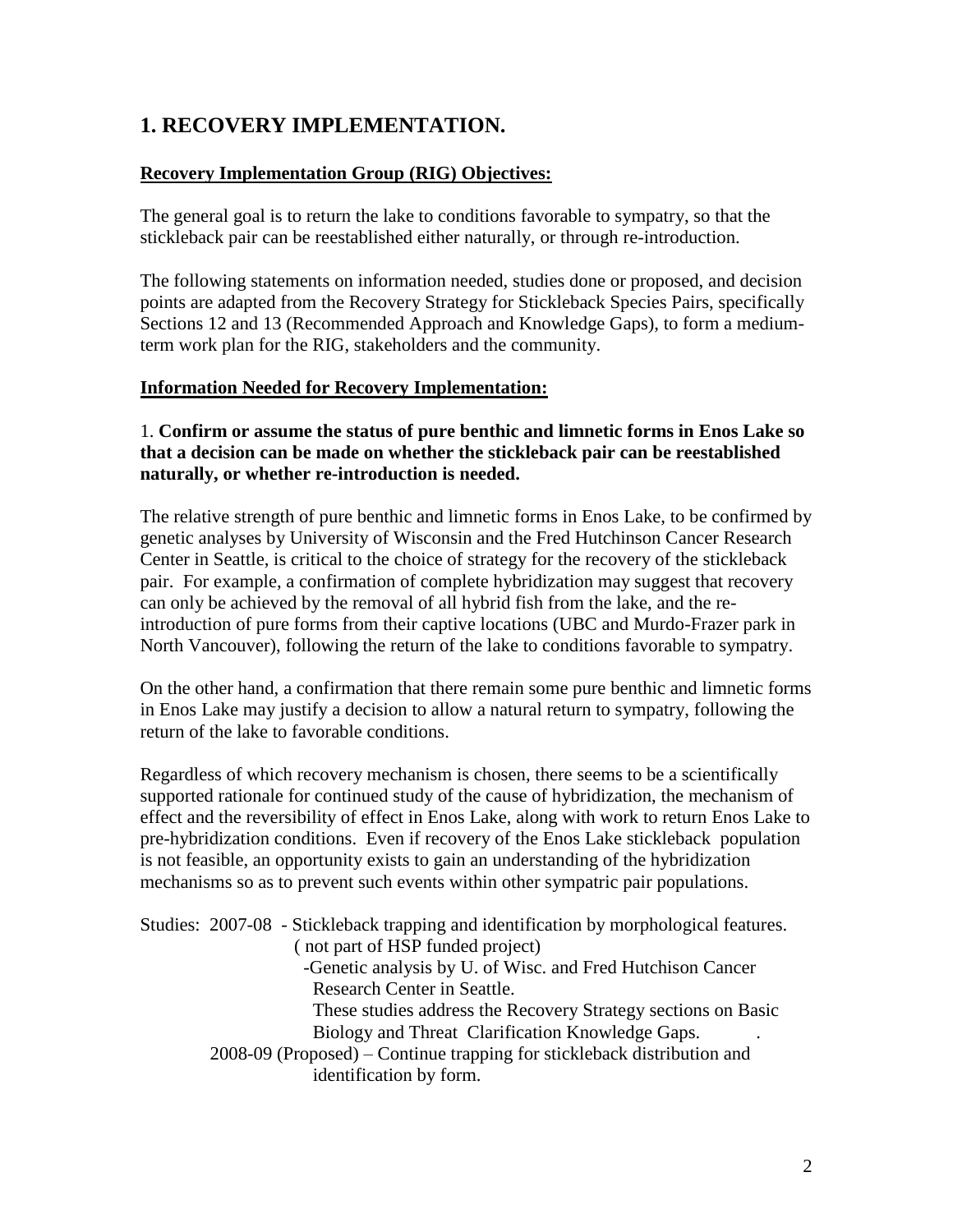**2. Identify the agent(s) causing the hybridization, the mechanism of effect, and the means of reversing the effect, so that an appropriate focus can be placed on recovery actions to return the lake to conditions suitable for sympatry.**

## **Crayfish Effects:**

The most frequently cited agent causing hybridization is the introduced signal crayfish, acting through one or several habitat-disruptive mechanisms. One such mechanism is the large abundance of crayfish stirring up bottom sediments and thereby increasing water turbidity and affecting stickleback mate recognition. A second mechanism is crayfish consumption of large amounts of macrophytic vegetation in the littoral zone and thereby reducing stickleback spawning habitat. A third mechanism is the loss of invertebrate food organisms from the loss of macrophyte vegetation, and its effect on reduced size of benthic stickleback. Another, non-habitat related effect of the crayfish may be their direct predation on stickleback.

What do we understand about these possibilities, and which seems to be the most likely alternative?

The suggestion that increased water turbidity caused by crayfish disturbance of the lake bottom may have triggered the hybridization may be difficult to test as there are no historic water quality records with which to compare current conditions. Certainly, there does not appear to be much evidence of any general elevated turbidity in Enos Lake judging from water analyses in 2007; however, elevated levels may still exist as very localized events in areas where interference with stickleback mate recognition may occur. Research suggests that only a slight shift in water transparency is enough to impede mate recognition by stickleback. Therefore, some increased turbidity, even though not measured in the current studies, cannot be ruled out as a contributor to hybridization.

Regarding the suggestion that there has been a loss of macrophyte vegetation from Enos Lake, we are again faced with a lack of historic information. The extent of macrophyte vegetation before the hybridization was never measured despite all the work done on Enos Lake stickleback. Some anecdotal reports suggest large areas of macrophytes existed in the lake up to at least the late 1990s, but no species identification was done, nor measurements taken of its extent. What we do know, however, is that there is currently little macophyte vegetation in Enos Lake; with one measurement in August, 2007 showing only a total of 3 to 5% of the total littoral zone being vegetated, with only a portion of this comprised of types useful to stickleback.

There is no historic information on invertebrates and their association with macrophytes, and no measure of direct predation on stickleback by crayfish.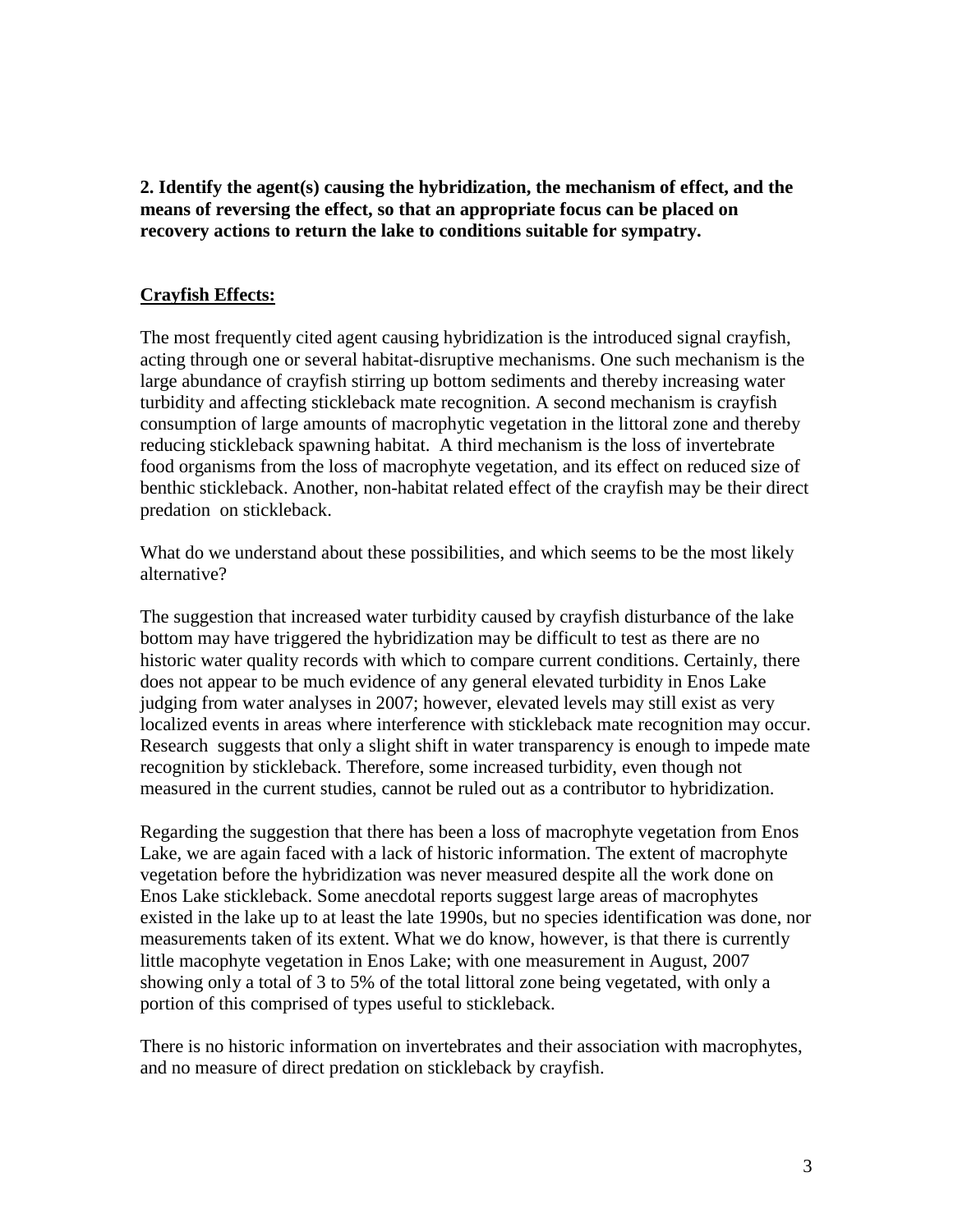## **Physical and Chemical Effects:**

Other possible agents causing the hybridization include external sources of an increase in turbidity, chemical changes affecting water colour, and modifications to the lake level through impoundment events in the 1950s and again in the early 1990s and seasonal draw down of the lake level by a water license holder .

Except for the outlet damming and impoundment, there is no evidence of any change to the physical or chemical properties of Enos Lake as a result of any outside agent. The Enos Lake watershed remains relatively undeveloped, with only one urban development area that has affected water quality; however, this development is very recent and postdates the onset of the hybridization. Water quality analyses of Enos Lake since this land disturbance shows no apparent adverse effects of this development.

There has been some suggestion that Enos Lake water colour has changed – becoming less tea-coloured – which may have altered the transmission of some colours and thereby interfered with stickleback mate identification and selection. However, there are no historic water quality data with which to compare current conditions, and it is uncertain what mechanism would have altered the water colour. Normally, the tea colour is from organic tannins and is measured directly by colour analysis, or indirectly by concentration of organic carbon.

Enos Lake was first impounded in the 1950s for use as a domestic water source. The outlet dam was subsequently raised in 1994 to accommodate storage of 140 acre feet, or a drawdown of 1 metre for golf course irrigation.

It is uncertain what effect these impoundments have had on the Enos Lake ecosystem and the stickleback pair. It would seem that the first impoundment had little effect on stickleback hybridization, as distinct pairs were evident into the 1990s; well after the installation of the dam.

The 1994 additional impoundment may coincide with the onset of the stickleback hybridization, although a mechanism of effect is unclear. Examination of the lake's bathymetry shows that the 1994 increase in lake elevation created additional littoral zone by flooding a large marsh area, which could be interpreted as potentially additional stickleback habitat for spawning and feeding. Past annual summer drawdowns of up to 1 meter may have had negative effects, if they have interfered with stickleback spawning. No measurements have been made of such effects however, and only rough guesses can be made. Lake level measurements in 2007 showed only a 0.1 m drawdown, suggesting a small, if any, effect on spawning.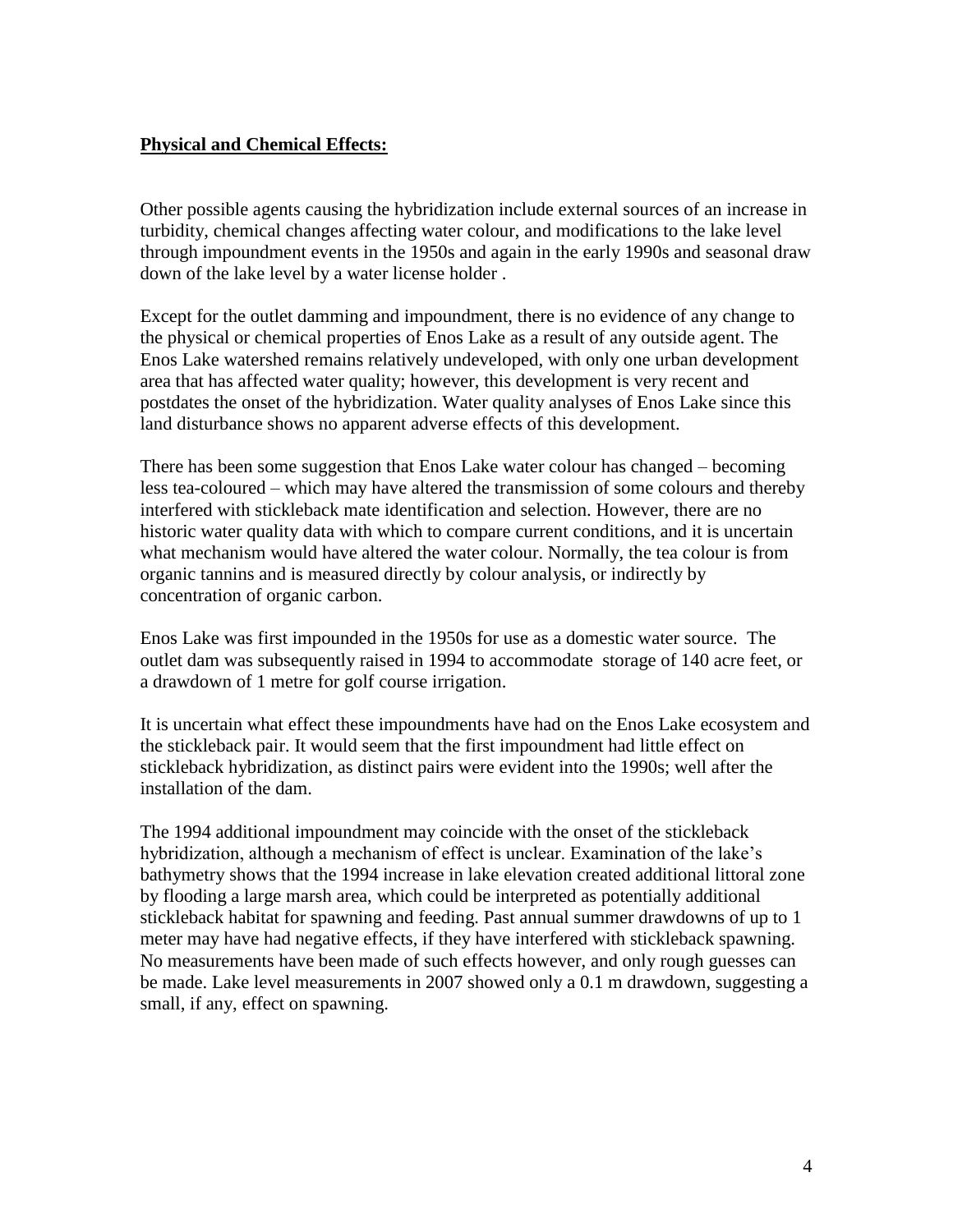## **A Working Hypothesis for Crayfish Effects:**

Because of the uncertainties of physical and chemical agents as causes of hybridization, a focus has been placed on the introduced crayfish as having the highest likelihood of yielding results through study. Although externally driven changes to water quality and impoundment effects are not part of the focus of future planned investigations on Enos Lake, they will remain as possible contributing agents to hybridization, and may be considered for further study should supporting evidence emerge that confirms such effects.

The working hypothesis for the Enos Lake work is therefore that the invasive crayfish have drastically reduced macrophyte vegetation and have induced stickleback hybridization through a loss of spawning habitat and/or invertebrate food organisms. Investigative studies have, and will continue to focus on the crayfish-macrophyte vegetation interaction.

|  |  | Studies: 2007-08: - |  | Aquarium observations of crayfish vegetation preference. |  |
|--|--|---------------------|--|----------------------------------------------------------|--|
|--|--|---------------------|--|----------------------------------------------------------|--|

- Enclosure studies to measure crayfish consumption of vegetation.
	- Macrophyte vegetation surveys of Enos Lake.
	- Baseline biophysical descriptions on Enos Lake against which to compare future changes.

#### 2008-09: (Proposed)

 - Removal of a significant proportion of crayfish from Enos Lake, and measurement of effects on macrophyte vegetation, invertebrates, and stickleback growth.

- Comparative studies of Enos Lake and the Texada Island lakes to identify any unique conditions that might confirm a causative agent for hybridization (UBC Graduate student study).

2009 onward: (Proposed)

 Continued measurement of the effects of the reduced crayfish on macrophytes, invertebrates and stickleback growth.

These studies address some of the key approaches in the Recovery Strategy sections on Threat Clarification, Rebuilding Techniques Knowledge Gaps.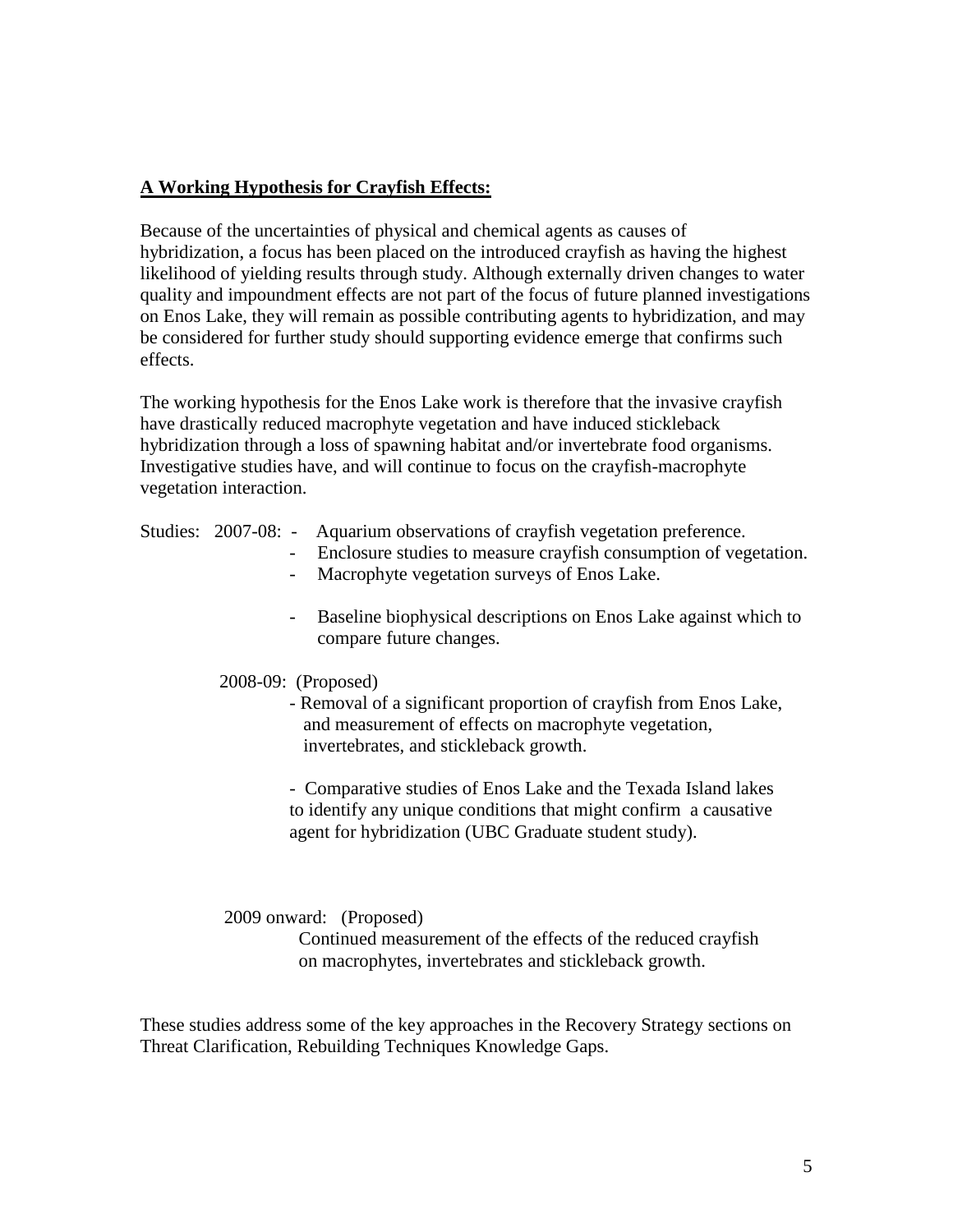# **2. PROTECTION.**

### **Recovery Implementation Group (RIG) Objectives:**

Protection refers to the long-term maintenance of the physical, chemical and biological conditions of Enos Lake that are favorable to the support of the stickleback pair.

The focus of Protection is therefore on the prevention of harmful changes to Enos Lake from future development and activities in the Enos Lake watershed, and the prevention of the introduction of alien species into the watershed.

### **Information Needed for Protection:**

### **1. Describe the "ideal" stickleback pair lake; or those conditions necessary for the support of sympatry.**

In order to protect and maintain conditions essential to stickleback sympatry we must first of all define what these conditions are, including physical, chemical and biological conditions.

This information can be inferred from conditions found in other sympatric lakes on Texada Island, and from evidence of Enos Lake conditions prior to hybridization.

Unfortunately, there are few data recorded from Enos Lake prior to hybridization, and only informed guesses can be offered on historic conditions, and what changes may have taken place to these conditions that would have contributed to, or caused hybridization.

Assessment work undertaken in 2007 shows that Enos Lake appears to be a typical small Vancouver Island lake with no particularly unusual physical or chemical features that would suggest a problem in supporting stickleback sympatry. A limited analysis of lake zooplankton however shows relatively few large zooplankters, an unusual condition for this type of lake. Whether this affects the normal feeding of the limnetic stickleback is not known, but an intriguing possibility is that a low abundance of preferred food items may be one agent driving the benthic and limnetic forms closer together and thereby increasing opportunities for hybridization. More research would be needed to prove this.

Studies: 2007- 08: - Physical bathymetry described.

- Limited plankton sampling.
- Water chemistry sampling:
	- Full spectrum analysis 2X year
	- Temp., dissolved oxygen, conductivity profiles weekly during summer.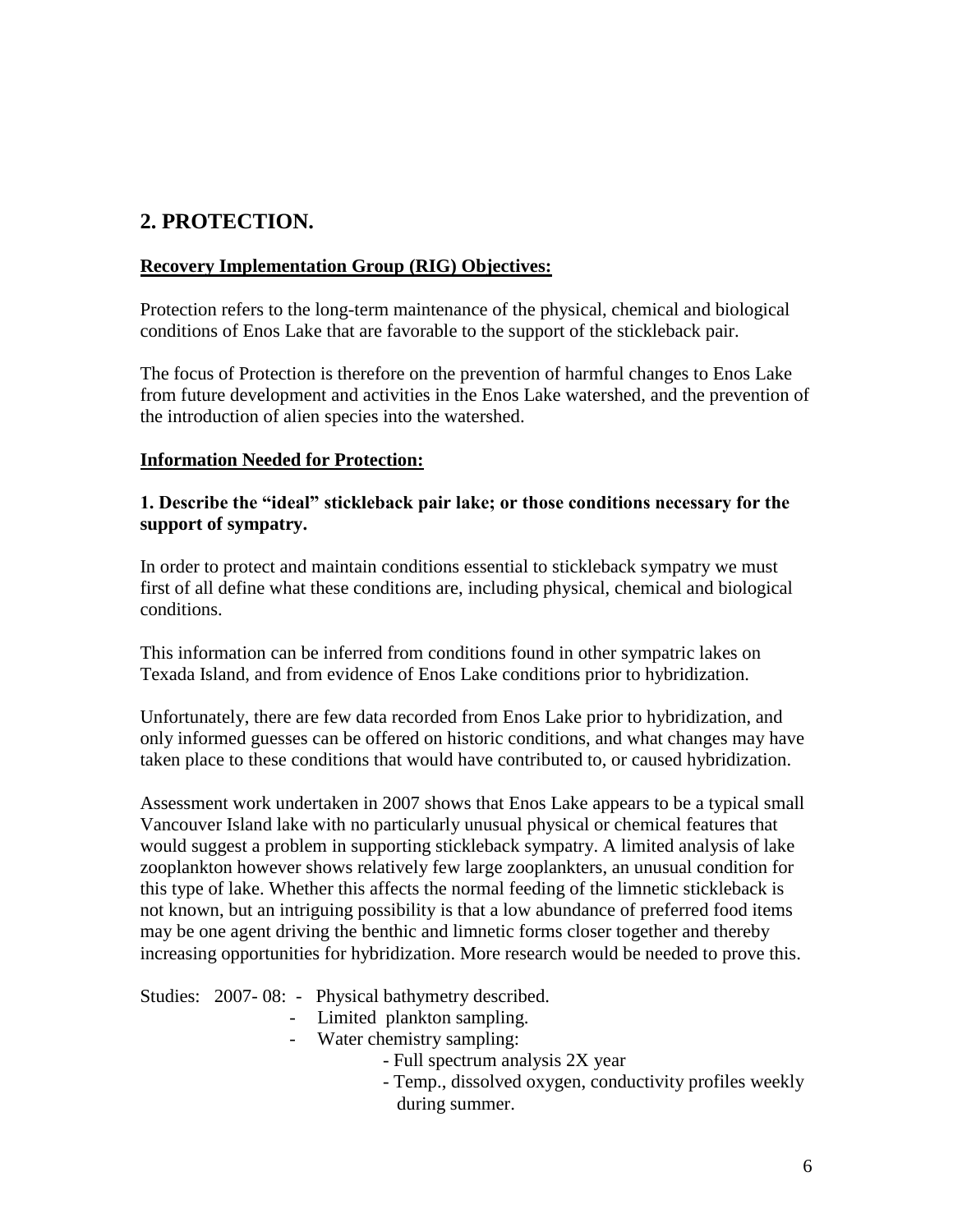Comparison of Enos Lake condition with Texada lakes.

2008- 09 (Proposed):

- Continue water chemistry analysis program.
- Expand plankton sampling program.
- Continue to source historic information on Enos Lake conditions before hybridization.

### **2. Describe the effect that the licensed draw down has had on stickleback spawning and on the macrophyte vegetation of the littoral zone. Identify a draw- down regime that would have minimal effects on stickleback spawning and macrophyte vegetation.**

Fairwinds is licensed to store 140 acre feet of water on Enos Lake, which equates to an annual maximum draw down of 1 metre. There has been no staff gauge or other recording device in Enos Lake to verify that the license requirements have meet met, and no measurement or recording of the timing of the draw down until 2007 when daily water level records were kept. Therefore, it is not clear what, if any impact past draw downs have had on stickleback or vegetation. Fairwinds uses the water for golf course irrigation, and therefore draws down the lake in periods of dry conditions; usually July and August, which coincides with some stickleback spawning, so there is a possibility at least that some impact on spawning has occurred in the past.

In 2007, the lake levels were fairly consistent throughout the summer, with a drop of only 0.1 metres from June to September. There were no abrupt changes in level during this period. This would suggest that there may have been only a small impact on stickleback spawning and vegetation in 2007; however, no direct observations or measurements were made to confirm this.

A draw down regime that would have minimal effects on stickleback spawning and vegetation would be one that maintained a constant lake level throughout the spawning period (mainly June to August), and avoided abrupt water level changes. It may be possible to accomplish this by minimizing water use for irrigation, and by an earlier draw down to Dolphin Lake, if it is possible to use more of Dolphin Lake for storage at least early in the year. Fairwinds' application for an Audubon Certification for its golf course may support such a minimal-effect regime.

Studies: 2007-08: - Recommend a lake level regime that would minimize effects.